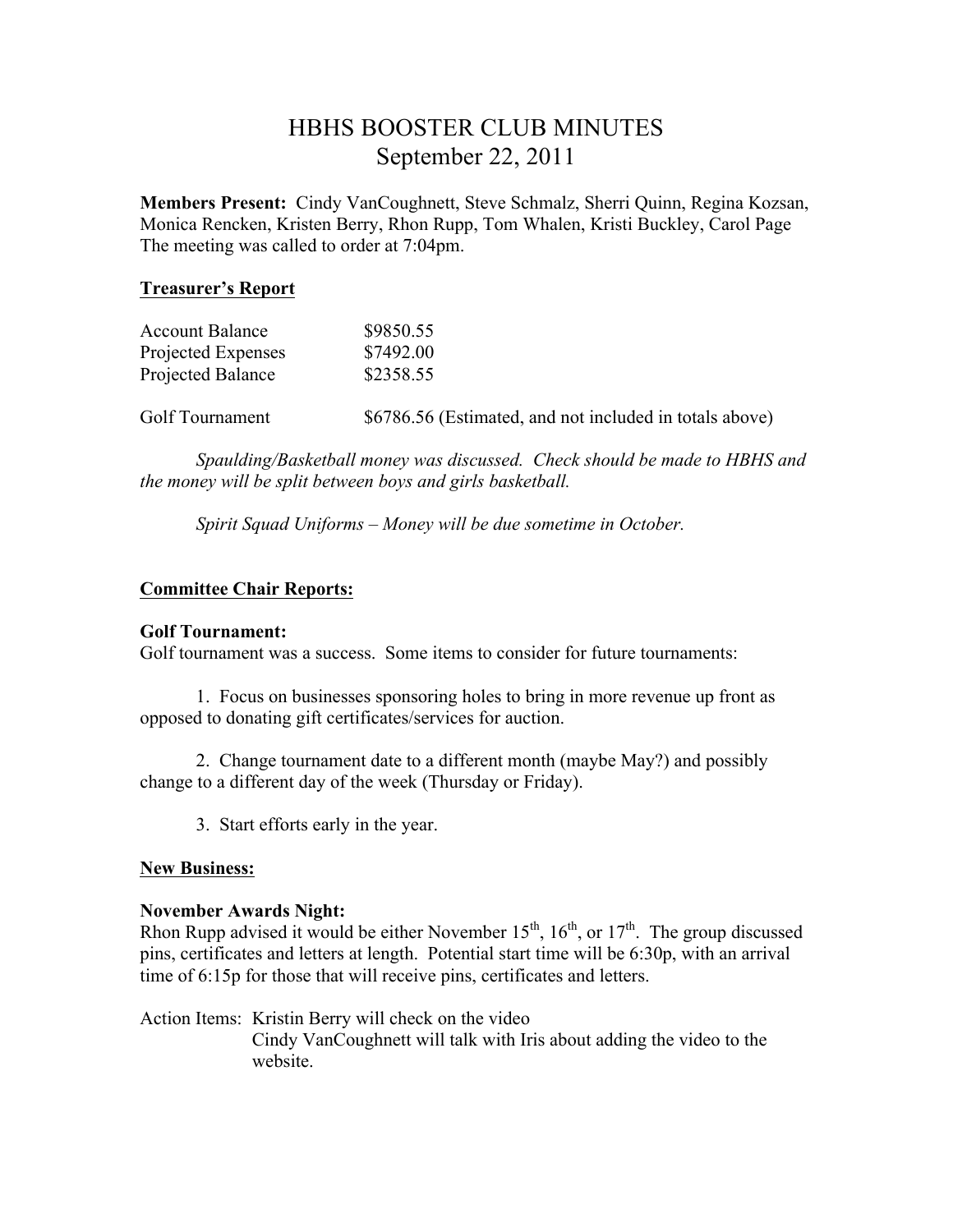## **Upcoming Fundraising Ideas:**

Steve Schmalz discussed an idea about getting a car dealership to bring car(s) to the high school for the day to allow people to test drive them. Money would be donated for each test drive to the Booster Club.

Action Items: Regina Kozsan will talk with the Tulley family.

#### **Homecoming:**

\$100.00 will be donated towards paper products for this event.

#### **Team Parent Liaison:**

Team parents are needed for the following: Organize email lists Attend at least one booster club meeting Help with schedule changes on sports Help organize sports award roster Help gather team photos prior to awards night

Help with pins, letters, and certificates for awards night

The following is a list of teams and the representing parents:

| <b>Cross Country</b>  | <b>KD</b> Philpot<br>Maureen Lorden                     | kdphilpot@hotmail.com<br>Maureenlorden@charter.net   |
|-----------------------|---------------------------------------------------------|------------------------------------------------------|
| Field Hockey $-V$     | Lisa Eliopoulos<br>Deb Tighe                            | leliopoulos@charter.net<br>tighe92@charter.net       |
| Field Hockey - JV     | ???                                                     |                                                      |
| Football - V          | Tena Ferenczhalmy                                       | tferen@charter.net                                   |
| Football – JV         | Cindy VanCoughnett $cwvanc@gmail.com$<br>Amanda Conaway | conaway06@charter.net                                |
| Football – Freshman   | Stephen Schmalz                                         | steveschmalz@charter.net                             |
| Fall Spirit Squad     | Cherie Wholey                                           | crw22@charter.net                                    |
| Golf                  | Molly Thibodeau                                         | kidcatdogs@charter.net or<br>MollyT@cpmanagement.com |
| Boys Soccer $-V/JV$   | Clyde Walsh                                             | Clyde M Walsh@raytheon.com<br>clydemw@yahoo.com      |
|                       | Jane Kupla                                              | rikkaffrey@charter.net                               |
| Boy Soccer – Freshman | ???                                                     |                                                      |